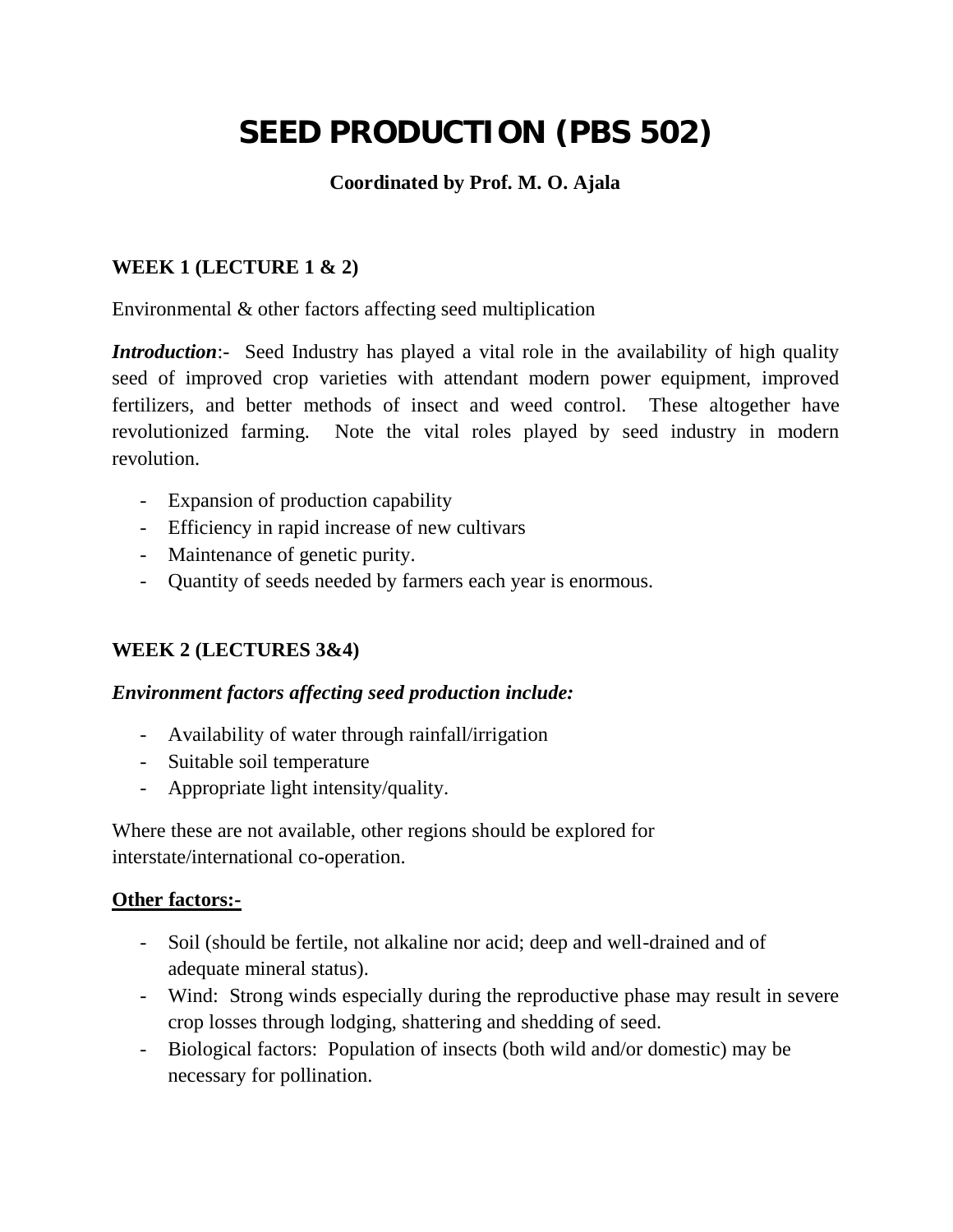*Note:* Plant protection operations involving the use of insecticides should bear in mind effects on pollinating insects.

- Disease ridden areas and seed-borne diseases should be avoided as far as possible.
- *Season:* Climate in an area may be fixed, but choice of season may be possible to make the best use of it.

*Note:* Choice of sowing date must be made to provide the best possible conditions for the reproductive phase.

Farms/Regions with large farms are best for seed multiplication where holdings are small and fragmented, isolation is difficult to arrange system of land ownership and tenure should permit continuity for crop rotations to be well planned in advance. Farms should be accessible to permit visits from extension officers/field

inspectors.

#### **WEEK 3 (LECTURES 5)**

*Farmers Qualities*:- Farmers must not only be energetic and meticulous but also be intelligent and reliable.

*Pollination*:- This is the deposition of pollen on the stigma. Self and cross-pollination to be explained later.

*Wind pollination:-* to be explained.

**Insect pollination** - also to be explained.

**Pollination of**  $F_1$ *Hybrids*: For  $F_1$  hybrid seed production, at least two inbred lines A and B, having been properly selfed are needed for the production of  $F_1$  Hybrids after crossing.

Details of hybrid seed production to be given later. Also, protection from foreign pollens would be stressed using isolation distance especially.

#### **Week 4 (LECTURE 6)**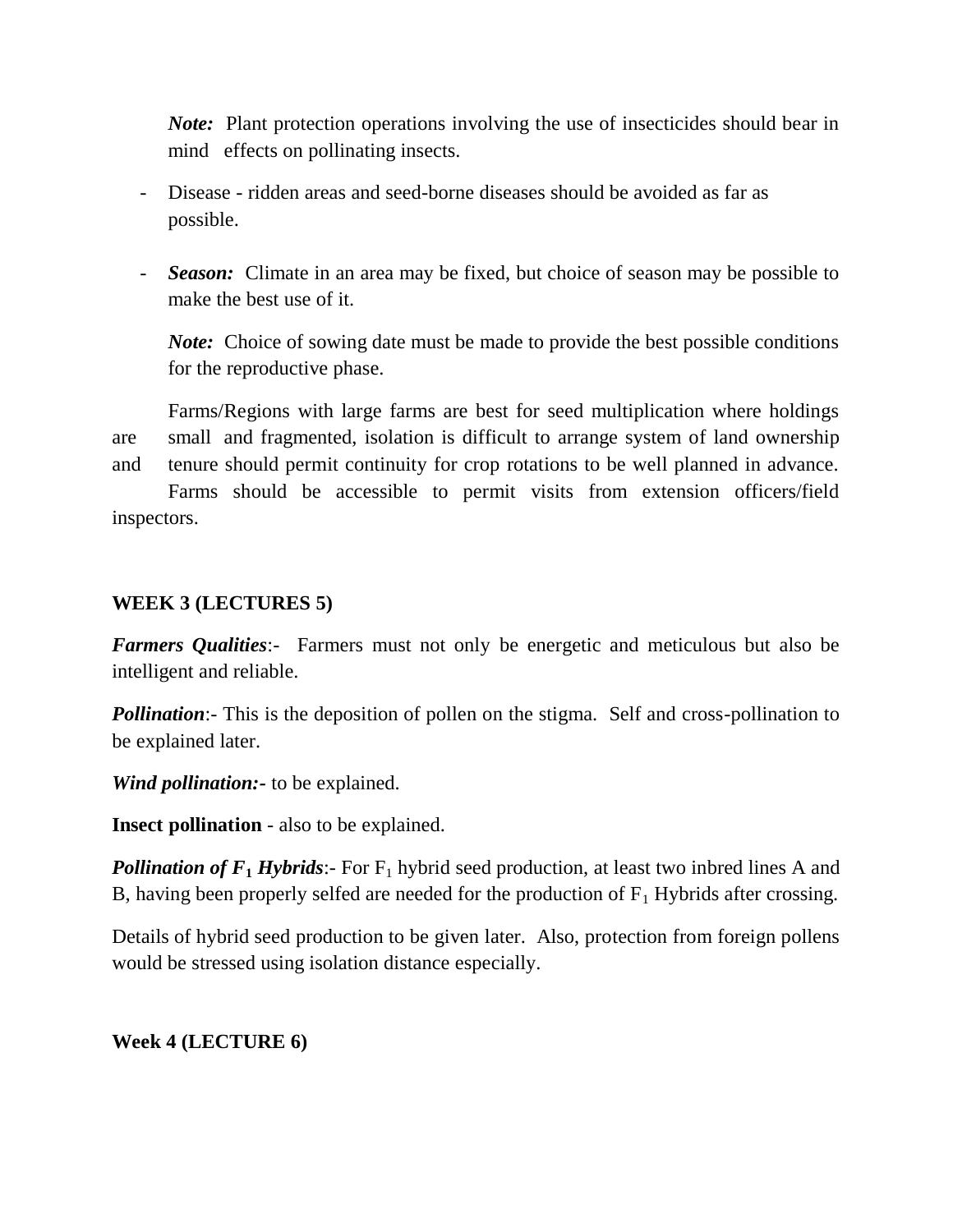*Controlled seed multiplication*: in which seed multiplication is properly monitored to prevent contamination of plants with undesirable pollens etc.

*Cultural practices:* - Ranging from weeding (manual/chemical) to fertilizer application, plant protection, chemical application, etc.

*Crop maturity and time of harvest*: Two phases characterize plant development – vegetative and reproductive phases. Influence of moisture on these two phases must be properly grasped by students.

*Time of Harvests:* Crop must have reached physiological maturity and beyond. Ripening – removal of water only, before harvesting commences.

*Isolation distance in crops*:- for self – pollinating and cross - pollinating species.

Deterioration of seed stocks may arise from:-

- (a) Cross pollination
- (b) Substituting one cultivar for another due to wrong labelling
- (c) Poor viability status
- (d) Genetic shift, etc.

## **WEEK 5 (LECTURE 7)**

#### **Contract Growing of Seeds**

Contract – growing, philosophy, principles and application. Contract growing of seed is encouraged where the seed needed is in enormous quantity and shortage of land, equipment, personnel and other resources make it impracticable for seed companies/government agencies e.g National Seed Service (NSS). Farmers enter into contractual agreements with the seed company, sometimes with legal transactions. The quantity and quality must be guaranteed. Processing of harvested seed could be made in the premises of the farmer or in the seed processing depot of the seed company. In principle, difficult or new varieties are given as contract only to experienced farmers who have the experience and the facility to cope with them. There is usually freedom of entry/exit from the contract. The contract document is signed by both parties.

## **WEEK 6 (LECTURE 8)**